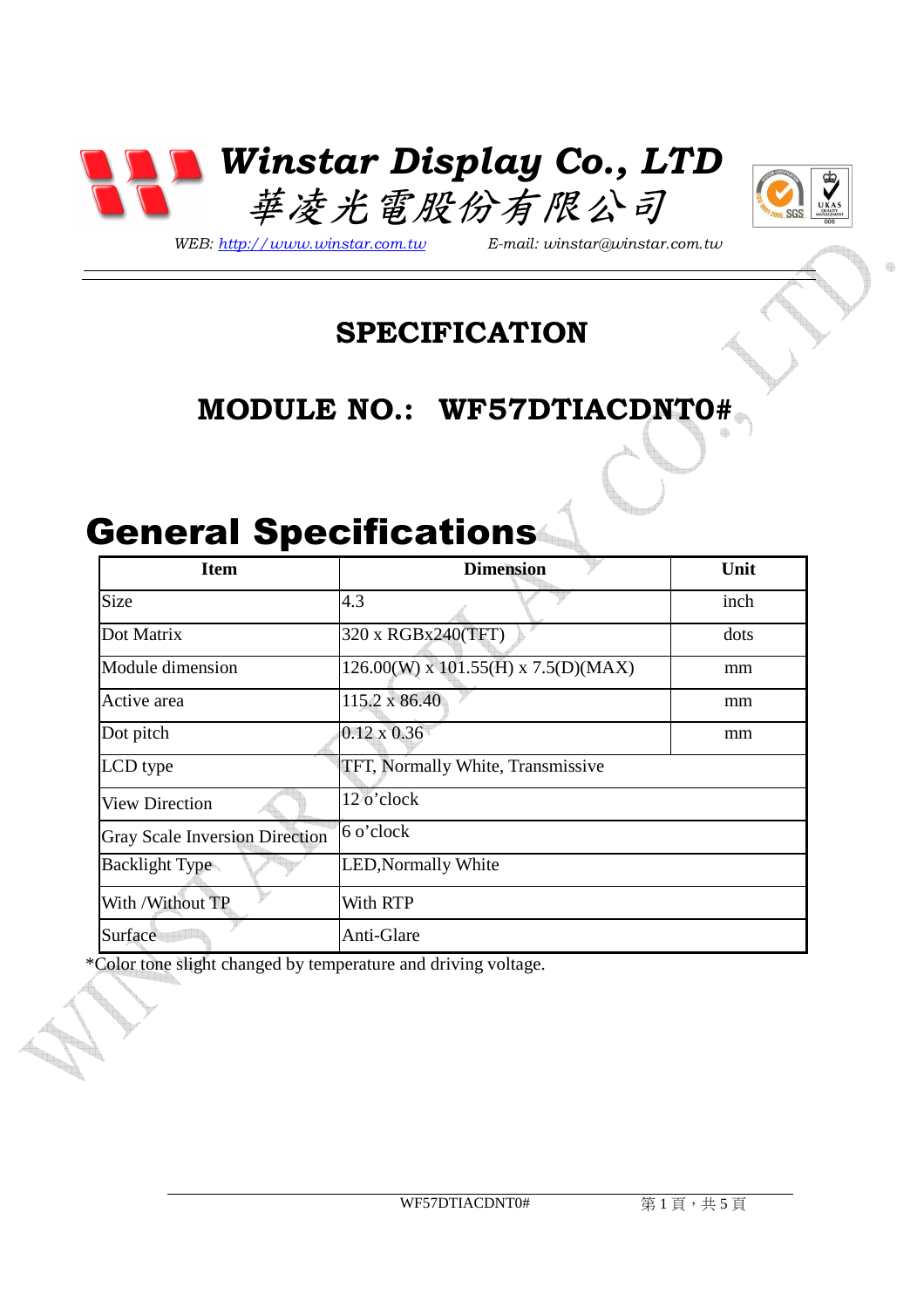## Absolute Maximum Ratings

| <b>Item</b>                  | <b>Symbol</b>       | Min    | <b>Typ</b> | <b>Max</b> | Unit                      |  |
|------------------------------|---------------------|--------|------------|------------|---------------------------|--|
| <b>Operating Temperature</b> | $T_{OP}$            | $-20$  |            | $+70$      | $\mathrm{C}^{\circ}$      |  |
| <b>Storage Temperature</b>   | $T_{ST}$            | $-30$  |            | $+80$      | $\int_0^\infty$           |  |
|                              | $\rm V_{GH}$        | $-0.3$ |            | 32.0       | $\boldsymbol{\mathrm{V}}$ |  |
| <b>Power Supply Voltage</b>  | $V_{GL}$            | $-22$  |            | 0.3        | V                         |  |
|                              | $V_{GH}$ - $V_{GL}$ | $-0.3$ |            | $+45$      |                           |  |

# Electrical Characteristics

**The Second** 

| <b>Operating conditions:</b>  |               |                    |                |            |                |        |
|-------------------------------|---------------|--------------------|----------------|------------|----------------|--------|
| <b>Item</b>                   | <b>Symbol</b> | <b>Condition</b>   | Min            | <b>Typ</b> | <b>Max</b>     | Unit   |
| <b>Supply Voltage For LCM</b> | <b>VCC</b>    |                    | 3.0            | 3.3        | 3.6            | V      |
| Input High Volt.              | $V_{IH}$      |                    | 0.7 VCC        |            | <b>VCC</b>     | V      |
| Input Low Volt.               | $V_{IL}$      |                    | $\overline{0}$ |            | 0.3 VCC        | V      |
|                               | $V_{GH}*1$    |                    |                | 15         |                |        |
| <b>LCD Driving Supply</b>     | $V_{GL}^*2$   | Ta= $25^{\circ}$ C |                | $-10$      |                | $V^*3$ |
| Voltage                       | VcomH         |                    | 2.5            |            | 5.5            |        |
|                               | VcomL         |                    | $-2.0$         |            | $\overline{0}$ |        |
| Supply Current For LCM        | $I_{VCC}$     | $VCC = 3.3V$       |                | 5          | 8              | mA     |

 $\qquad \qquad \oplus$ 

¢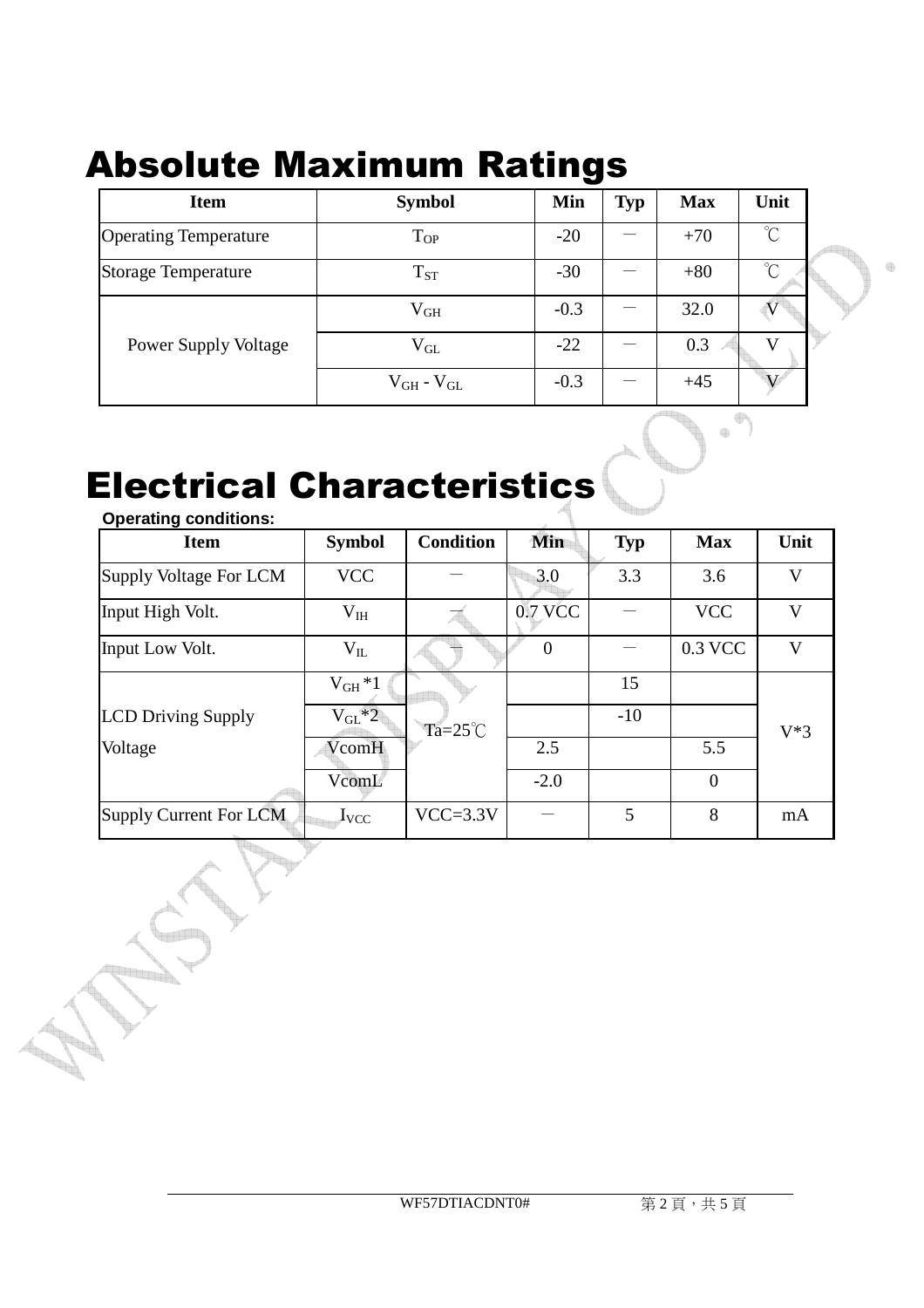## Interface

#### **LCM PIN Definition**

| Pin No.        | <b>Symbol</b>   | I/O          | <b>Description</b>                               |
|----------------|-----------------|--------------|--------------------------------------------------|
| 1              | IF1             | $\mathbf I$  | Input data format control (Note1)                |
| $\overline{2}$ | IF <sub>2</sub> | $\mathbf I$  | Input data format control (Note1)                |
| 3              | <b>POL</b>      | $\mathbf{O}$ | Polarity Signal connect to VCOM driving circuit. |
| $\overline{4}$ | <b>RESET</b>    | $\mathbf I$  | Hardware reset.                                  |
| 5              | <b>SPENA</b>    | $\mathbf I$  | Chip select                                      |
| 6              | <b>SPCL</b>     | I            | <b>Serial Clock</b>                              |
| $\tau$         | <b>SPDA</b>     | $\rm LO$     | Serial Data                                      |
| 8              | B <sub>0</sub>  | $\bf{I}$     | Blue Data bit (LSB)                              |
| 9              | B1              | I            | <b>Blue Data bit</b>                             |
| 10             | B <sub>2</sub>  | I            | <b>Blue Data bit</b>                             |
| 11             | B <sub>3</sub>  | $\mathbf I$  | <b>Blue Data bit</b>                             |
| 12             | <b>B4</b>       | I            | <b>Blue Data bit</b>                             |
| 13             | B <sub>5</sub>  | $\mathbf I$  | <b>Blue Data bit</b>                             |
| 14             | <b>B6</b>       | I            | <b>Blue Data bit</b>                             |
| 15             | B7              | $\mathbf I$  | Blue Data bit(MSB)                               |
| 16             | G <sub>0</sub>  | I            | Green Data bit(LSB)                              |
| 17             | G1              | $\mathbf I$  | Green Data bit                                   |
| 18             | G2              | Ī            | Green Data bit                                   |
| 19             | G <sub>3</sub>  | $\bf I$      | Green Data bit                                   |
| 20             | G4              | $\bf I$      | Green Data bit                                   |
| 21             | G5              | I            | Green Data bit                                   |
| 22             | G <sub>6</sub>  | I            | Green Data bit                                   |
| 23             | G7              | $\bf I$      | Green Data bit(MSB)                              |
| 24             | R <sub>0</sub>  | $\bf I$      | Red Data bit(LSB)                                |
| 25             | R1              | $\mathbf I$  | Red Data bit                                     |
| 26             | R2              | $\mathbf I$  | Red Data bit                                     |
| 27             | R <sub>3</sub>  | $\mathbf I$  | Red Data bit                                     |
| 28             | R <sub>4</sub>  | $\mathbf I$  | Red Data bit                                     |
| 29             | R <sub>5</sub>  | $\bf I$      | Red Data bit                                     |
| 30             | R <sub>6</sub>  | $\mathbf I$  | Red Data bit                                     |

WF57DTIACDNT0# 第3頁,共5頁

4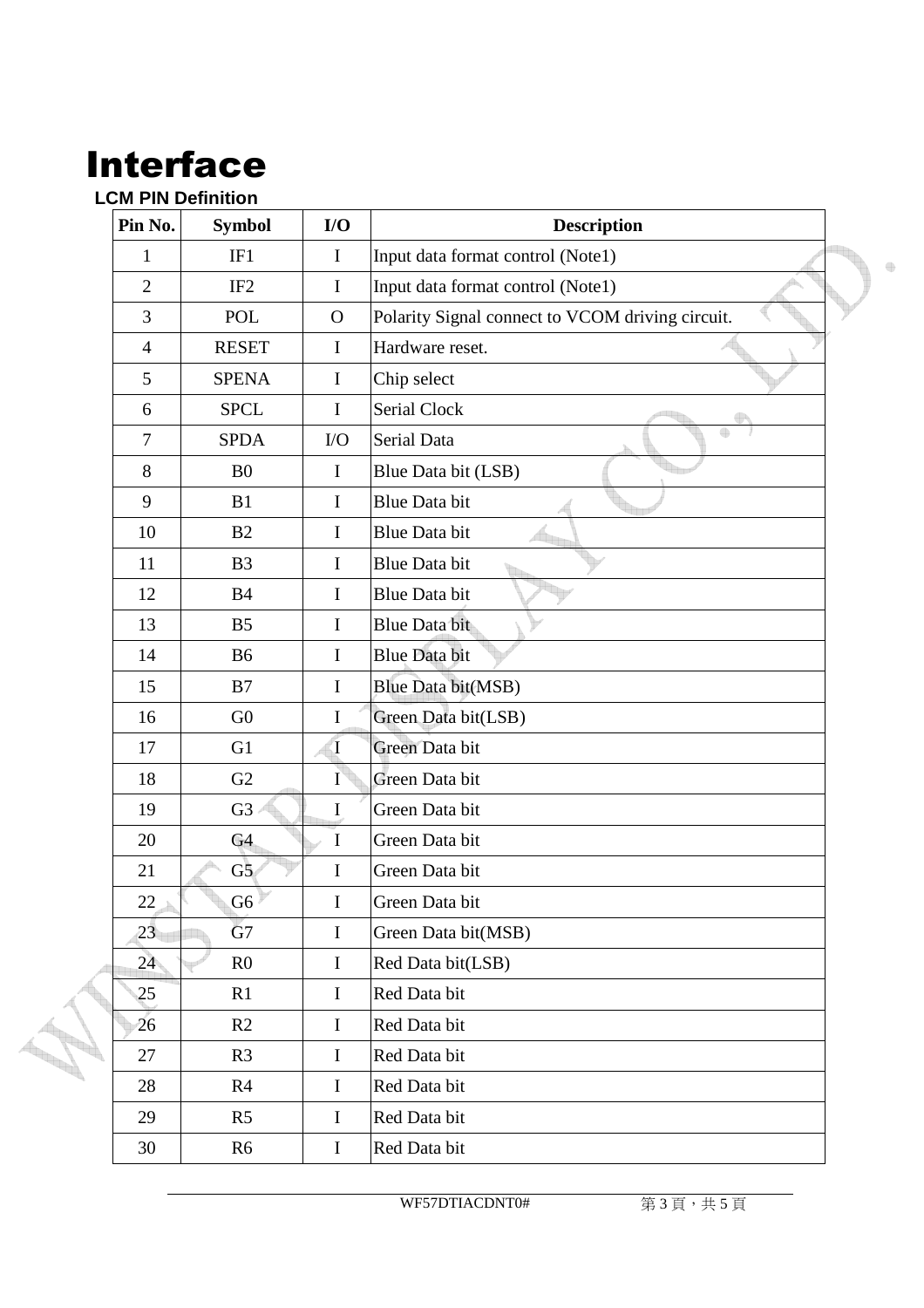| 31 | R7          | $\mathbf I$ | Red Data bit(MSB)                                          |
|----|-------------|-------------|------------------------------------------------------------|
| 32 | Hsync       | $\bf{I}$    | Horizontal synchronous signal                              |
| 33 | Vsync       | I           | Vertical synchronous signal                                |
| 34 | Data CLK    | I           | Dot data clock                                             |
| 35 | <b>AVDD</b> | $\mathbf I$ | $4.5V - 5.5V$                                              |
| 36 | <b>AVDD</b> | I           | $4.5V - 5.5V$                                              |
| 37 | Vcc         | I           | $3V - 3.6V$                                                |
| 38 | Vcc         | I           | $3V - 3.6V$                                                |
| 39 | <b>NPC</b>  | $\Omega$    | NTSC/PAL mode Auto detection result H:NTSC/L:PAL           |
| 40 | <b>VGL</b>  | I           | Gate off power<br>4                                        |
| 41 | <b>VGL</b>  | I           | Gate off power                                             |
| 42 | <b>UD</b>   | I           | Up/Down scan setting. H: Reverse scan/L: Normal scan       |
| 43 | <b>VGH</b>  | I           | Gate on power                                              |
| 44 | <b>LRC</b>  | I           | Shift direction of device internal shift register control. |
| 45 | <b>GND</b>  | I           | <b>GROUND</b>                                              |
| 46 | <b>VCOM</b> | I           | VCOM driving input                                         |
| 47 | <b>VCOM</b> | I           | <b>VCOM</b> driving input                                  |
| 48 | <b>ENB</b>  | I           | Data enable input. Normally pull low.                      |
| 49 | <b>GND</b>  | I           | <b>GROUND</b>                                              |
| 50 | <b>GND</b>  | I           | <b>GROUND</b>                                              |

**Command** 

 $\qquad \qquad \oplus$